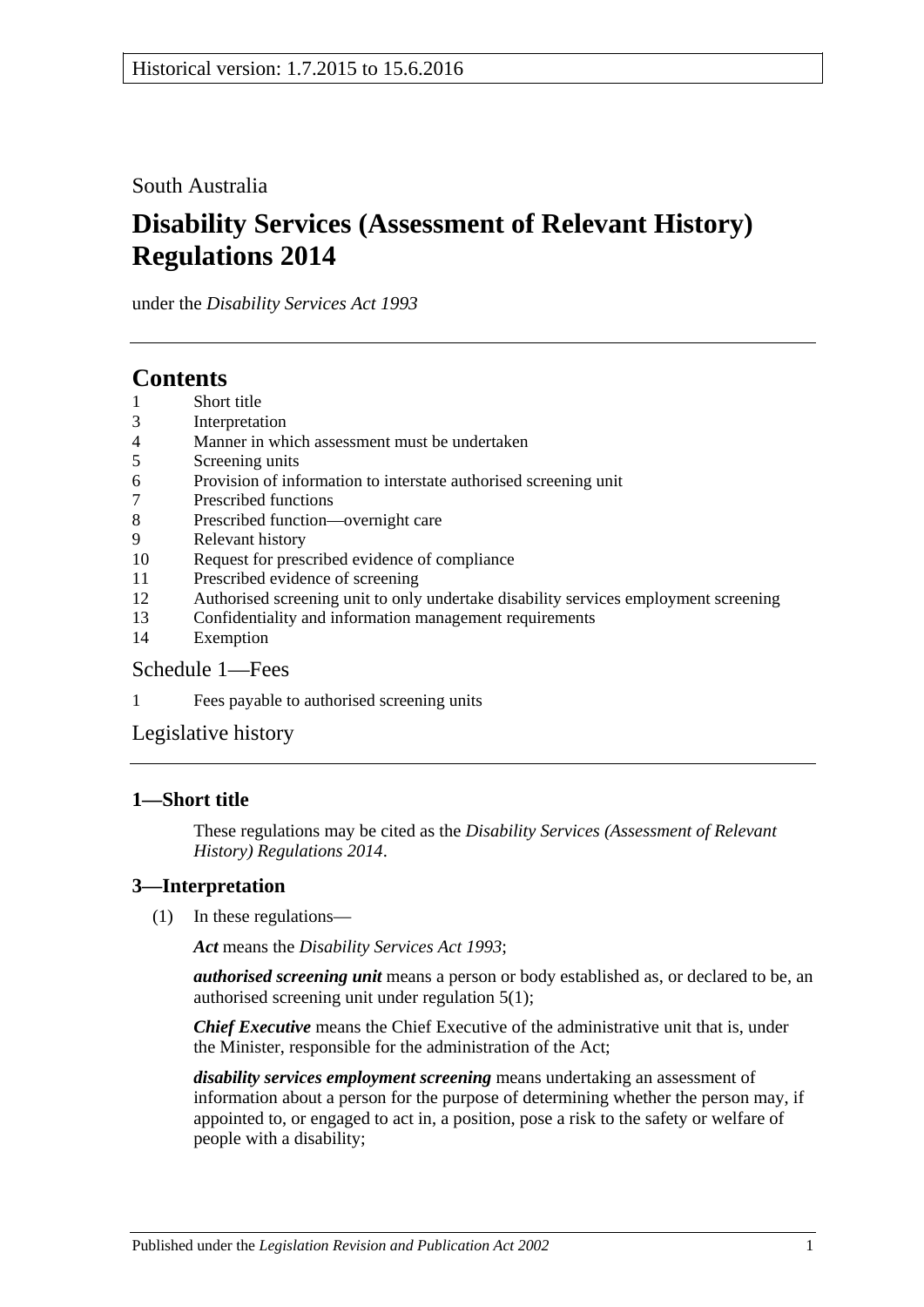*interstate authorised screening unit* means a person or body declared to be an interstate authorised screening unit under [regulation](#page-1-5) 5(2).

(2) A term or phrase used in these regulations that is used in section 5B or 5C of the Act has the same meaning as in that section.

#### <span id="page-1-0"></span>**4—Manner in which assessment must be undertaken**

For the purposes of section 5B(1) and (2), and section  $5C(3)(a)$ , of the Act, an assessment of a person's relevant history must be undertaken by an authorised screening unit.

#### <span id="page-1-4"></span><span id="page-1-1"></span>**5—Screening units**

- <span id="page-1-6"></span>(1) The Chief Executive may, as the Chief Executive thinks fit—
	- (a) establish authorised screening units; or
	- (b) declare, by notice in the Gazette, that a person or body is an authorised screening unit,

for the purposes of undertaking relevant history assessments under section 5B and 5C of the Act.

<span id="page-1-5"></span>(2) The Chief Executive may, by notice in the Gazette, declare that a person or body is an interstate authorised screening unit for the purposes of these regulations.

#### <span id="page-1-2"></span>**6—Provision of information to interstate authorised screening unit**

Despite any other Act or law, information forming part of a person's relevant history may be provided by the Crown, or an agency or instrumentality of the Crown, to an interstate authorised screening unit for the purpose of undertaking disability services employment screening as authorised or required under a law of another State or Territory, or of the Commonwealth.

#### <span id="page-1-3"></span>**7—Prescribed functions**

For the purposes of paragraph (c) of the definition of *prescribed functions* in section 5B(6) of the Act, the following kinds of records are prescribed (where such records relate to a person with a disability):

- (a) records of a disability service;
- (b) records of an educational or child care service;
- (c) records of a health service (within the meaning of the *[Health Care Act](http://www.legislation.sa.gov.au/index.aspx?action=legref&type=act&legtitle=Health%20Care%20Act%202008) 2008*);
- (d) records made or kept in connection with the administration of the following:
	- (i) *[Children's Protection Act](http://www.legislation.sa.gov.au/index.aspx?action=legref&type=act&legtitle=Childrens%20Protection%20Act%201993) 1993*;
	- (ii) *[Disability Services Act](http://www.legislation.sa.gov.au/index.aspx?action=legref&type=act&legtitle=Disability%20Services%20Act%201993) 1993*;
	- (iii) *Family [and Community Services Act](http://www.legislation.sa.gov.au/index.aspx?action=legref&type=act&legtitle=Family%20and%20Community%20Services%20Act%201972) 1972*;
	- (iv) *[Supported Residential Facilities Act](http://www.legislation.sa.gov.au/index.aspx?action=legref&type=act&legtitle=Supported%20Residential%20Facilities%20Act%201992) 1992*;
- (e) records relating to legal proceedings.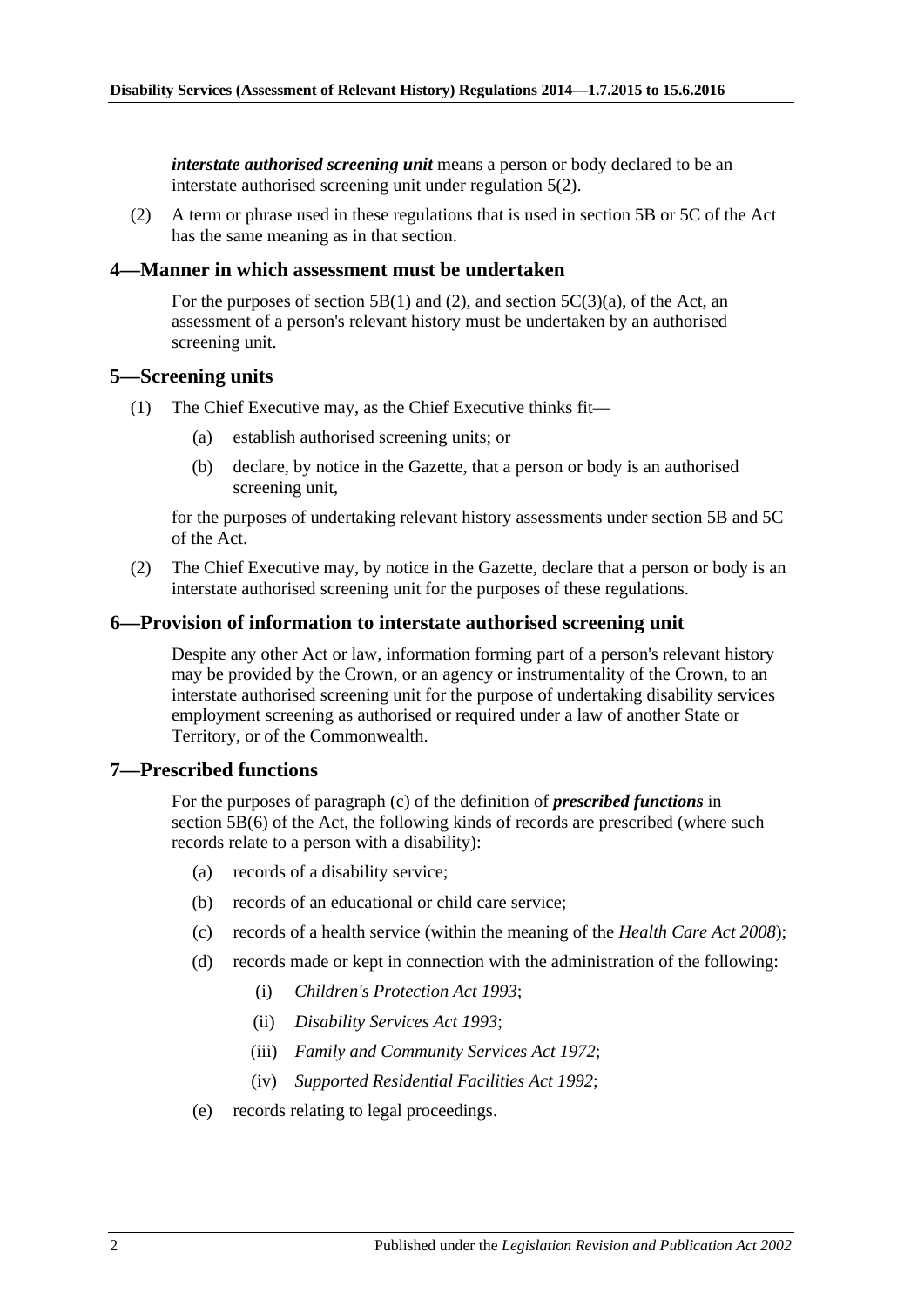#### <span id="page-2-0"></span>**8—Prescribed function—overnight care**

- (1) The provision of overnight care is prescribed for the purposes of paragraph (d) of the definition of *prescribed functions* in section 5B(6) of the Act.
- (2) In this regulation—

*overnight care* means care provided to a person with a disability overnight and involving sleeping arrangements (whether such care is provided on a short term or ongoing basis).

#### <span id="page-2-1"></span>**9—Relevant history**

- <span id="page-2-3"></span>(1) For the purposes of paragraph (a)(v) of the definition of *relevant history* in section 5B(6) of the Act, the following persons and bodies are prescribed:
	- (a) the administrative unit that is, under the Minister, responsible for the administration of the Act;
	- (b) the administrative unit that is, under the Minister, responsible for the administration of the *[Children's Protection Act](http://www.legislation.sa.gov.au/index.aspx?action=legref&type=act&legtitle=Childrens%20Protection%20Act%201993) 1993*;
	- (c) the administrative unit that is, under the Minister, responsible for the administration of the *[Supported Residential Facilities Act](http://www.legislation.sa.gov.au/index.aspx?action=legref&type=act&legtitle=Supported%20Residential%20Facilities%20Act%201992) 1992*;
	- (d) a licensing authority within the meaning of the *[Supported Residential](http://www.legislation.sa.gov.au/index.aspx?action=legref&type=act&legtitle=Supported%20Residential%20Facilities%20Act%201992)  [Facilities Act](http://www.legislation.sa.gov.au/index.aspx?action=legref&type=act&legtitle=Supported%20Residential%20Facilities%20Act%201992) 1992*;
	- (e) the Courts Administration Authority;
	- (f) a prescribed disability service provider that is not a government department, agency or instrumentality;
	- (g) an authorised screening unit.
- (2) Information is excluded from the ambit of the definition of *relevant history* in section 5B(6) of the Act if—
	- (a) in respect of a relevant history assessment in relation to which the administrative unit referred to in [subregulation](#page-2-3) (1)(b) holds relevant information—the information is excluded under regulation 10B(2) of the *[Children's Protection Regulations](http://www.legislation.sa.gov.au/index.aspx?action=legref&type=subordleg&legtitle=Childrens%20Protection%20Regulations%202010) 2010* for the purposes of those regulations; or
	- (b) in respect of a relevant history assessment of a kind determined by the Chief Executive—the Chief Executive determines, for reasons based on the nature and quality of the information or on other reasonable grounds, that the information should be so excluded.

#### <span id="page-2-2"></span>**10—Request for prescribed evidence of compliance**

For the purposes of section  $5C(5)(c)$  of the Act, a request must—

- (a) in the case of a request made by a person with a disability in respect of whom the prescribed function is being performed—be made orally or in writing; or
- (b) in the case of a request made by a parent, guardian or carer of such a person with a disability—
	- (i) be made in writing; and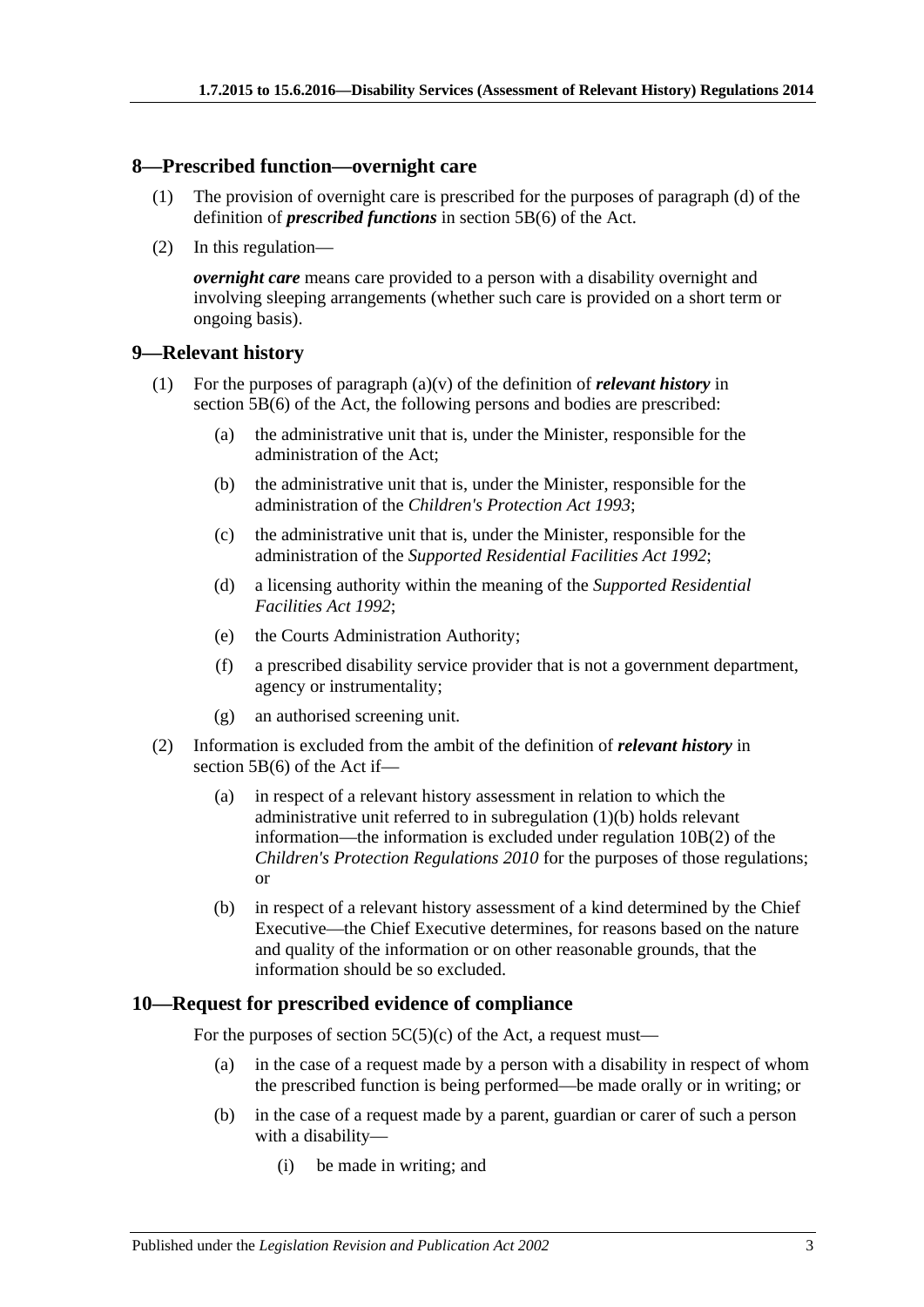- (ii) include the name of the person making the request; and
- (iii) specify whether the person making the request is the parent, guardian or carer of the person with a disability.

#### <span id="page-3-0"></span>**11—Prescribed evidence of screening**

For the purposes of section 5C(5) of the Act, the following kinds of evidence are prescribed:

- (a) a criminal history report (such as a National Police Certificate) prepared by South Australia Police, CrimTrac or a CrimTrac accredited agency or broker; or
- (b) a relevant history assessment report prepared by an authorised screening unit; or
- (c) any other evidence of a kind approved by the Chief Executive for the purposes of this regulation.

#### <span id="page-3-1"></span>**12—Authorised screening unit to only undertake disability services employment screening**

- (1) An authorised screening unit must not undertake an assessment of prescribed information if—
	- (a) the assessment is not authorised or required under section 5B or 5C of the Act, or otherwise authorised by law; or
	- (b) the prescribed information was provided to the authorised screening unit for specified purposes that do not include disability services employment screening.

Maximum penalty: \$10 000.

(2) An authorised screening unit established by the Chief Executive under [regulation](#page-1-6) 5(1)(a) must not undertake any kind of assessment other than assessment of a person's relevant history for the purposes of section 5B or 5C of the Act unless the authorised screening unit has been granted approval, in writing, by the Chief Executive to undertake assessments of that kind.

Maximum penalty: \$10 000.

- (3) The Chief Executive must not grant approval to an authorised screening unit to undertake a particular kind of assessment unless the Chief Executive is satisfied that the authorised screening unit has in place appropriate safeguards to ensure that prescribed information will not be used for the purpose of those assessments.
- (4) In this regulation—

*prescribed information* means information of a kind specified in subparagraph (ii), (iii), (iv) or (v) of paragraph (a) of the definition of *relevant history* in section 5B(6) of the Act.

#### <span id="page-3-2"></span>**13—Confidentiality and information management requirements**

- (1) A person who, in the course of carrying out functions of—
	- (a) a responsible authority; or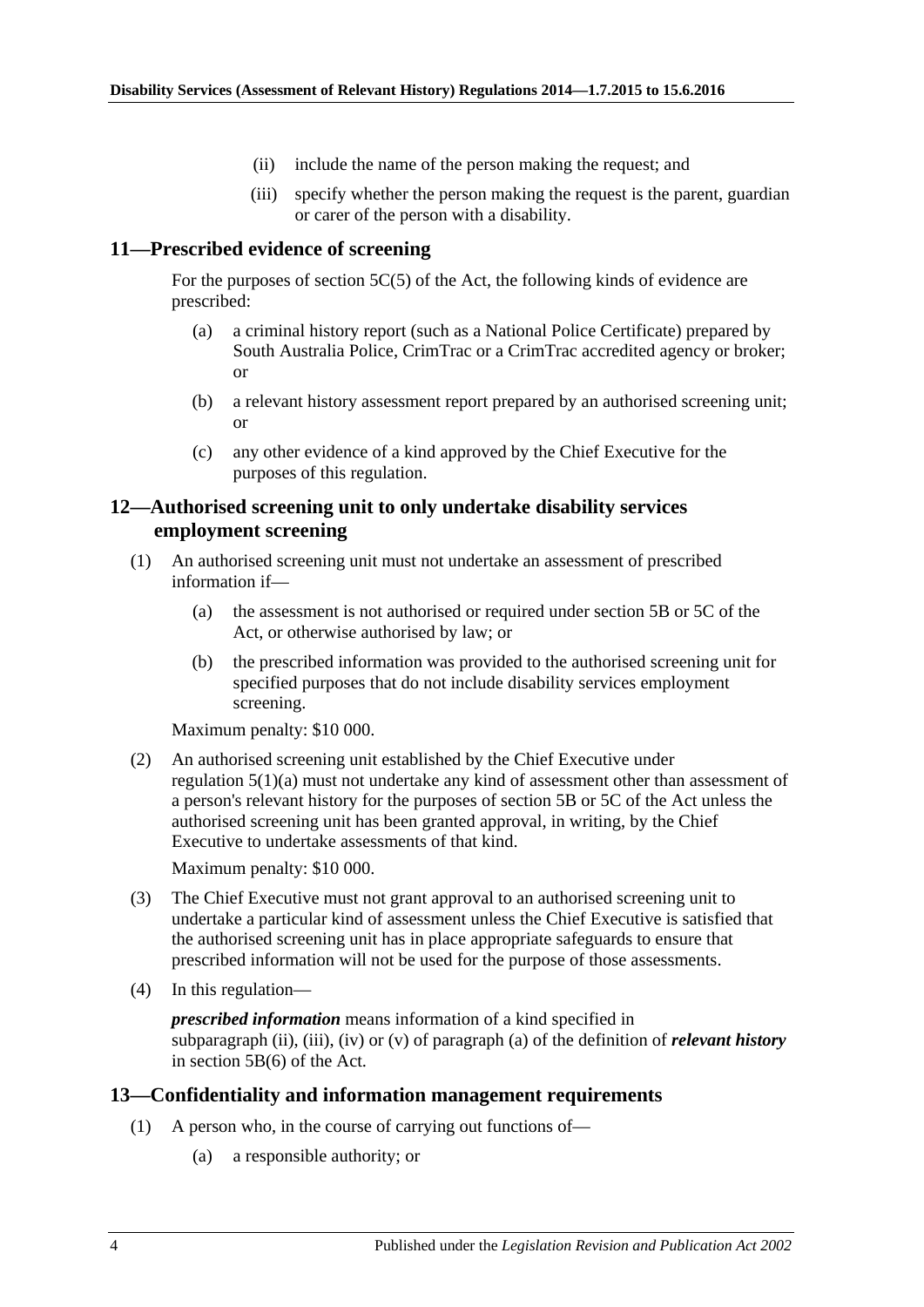- (b) an organisation to which a responsible authority communicates information forming part of a person's relevant history; or
- (c) an organisation that prepares a relevant history report for a responsible authority; or
- (d) an authorised screening unit,

has, or has had, access to information forming part of a person's relevant history must not disclose such information except—

- (e) to, or with the consent of, the person to whom the information relates; or
- (f) as may be authorised or required by law.

Maximum penalty: \$10 000.

- (2) The responsible authority for an organisation to which section 5B of the Act applies must ensure that information forming part of—
	- (a) a person's relevant history; or
	- (b) an assessment obtained from an authorised screening unit,

is dealt with in accordance with any standards for dealing with such information published from time to time by the Chief Executive (insofar as such standards are applicable to the organisation).

Maximum penalty: \$5 000.

#### <span id="page-4-0"></span>**14—Exemption**

A responsible authority for a prescribed disability service provider is exempt from the requirement under section 5B(1) of the Act to ensure that an assessment of a person's relevant history is undertaken before the person is appointed to, or engaged to act in, a prescribed position if—

- (a) the position is a prescribed position within the meaning of section 8B of the *[Children's Protection Act](http://www.legislation.sa.gov.au/index.aspx?action=legref&type=act&legtitle=Childrens%20Protection%20Act%201993) 1993*; and
- (b) the prescribed functions required or involved in the position relate only to people with a disability who are under 18 years of age; and
- (c) an assessment of the person's relevant history is undertaken under section 8B of the *[Children's Protection Act](http://www.legislation.sa.gov.au/index.aspx?action=legref&type=act&legtitle=Childrens%20Protection%20Act%201993) 1993*.

# <span id="page-4-1"></span>**Schedule 1—Fees**

#### <span id="page-4-2"></span>**1—Fees payable to authorised screening units**

- (1) Subject to [subclause](#page-4-3) (3), the fees set out in the table below are payable to an authorised screening unit for conducting a relevant history assessment under these regulations.
- (2) The fees set out in the table do not include any GST that may be payable in respect of a particular fee.
- <span id="page-4-3"></span>(3) An authorised screening unit may determine circumstances in which a fee payable to the unit may be waived or remitted.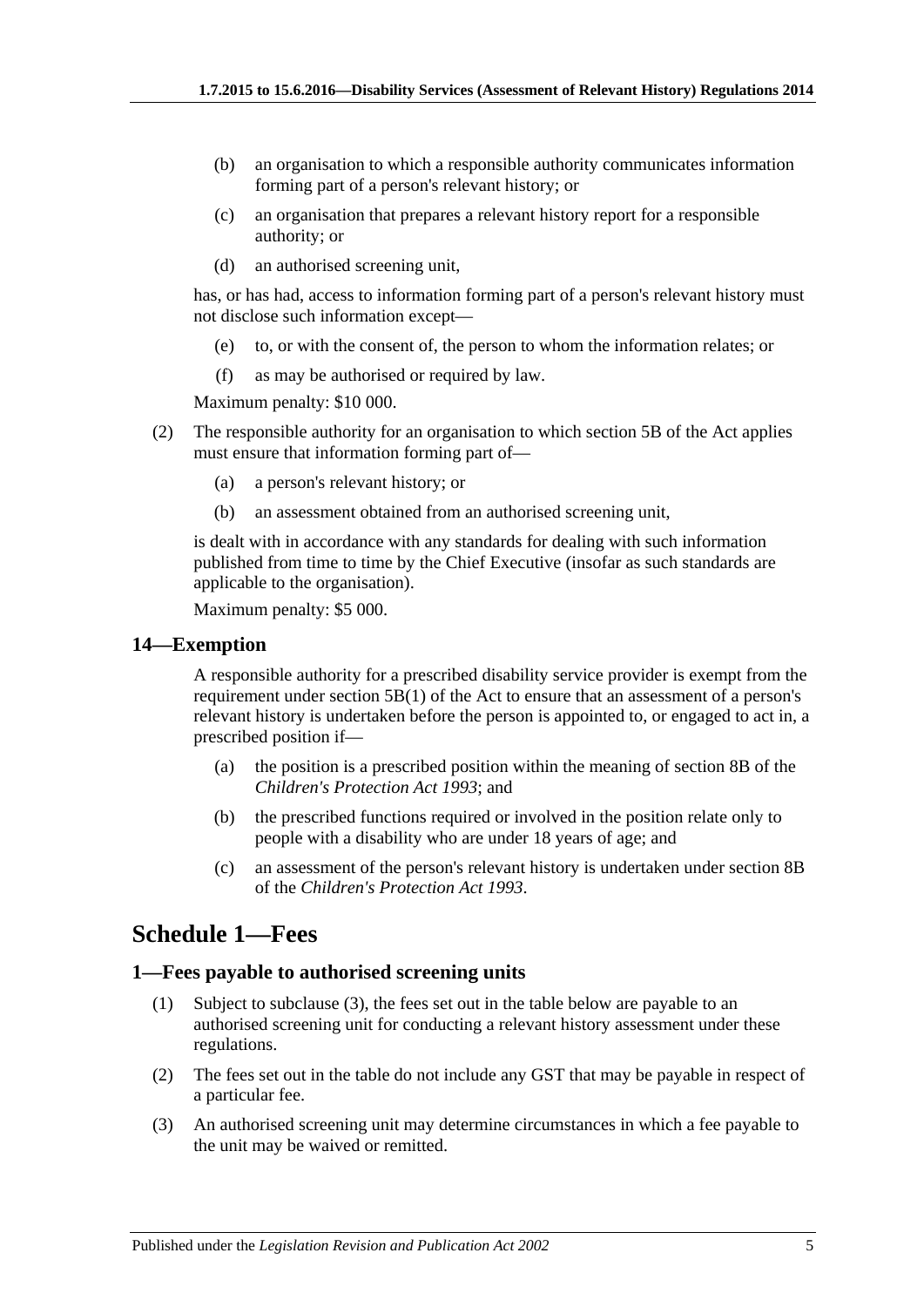|                                                                                                                                                                                        | Fee     |
|----------------------------------------------------------------------------------------------------------------------------------------------------------------------------------------|---------|
| If the applicant satisfies the authorised screening unit that the relevant position is a<br>voluntary position or is a student placement arranged by or through a tertiary institution | \$51.00 |
| In any other case                                                                                                                                                                      | \$92.50 |